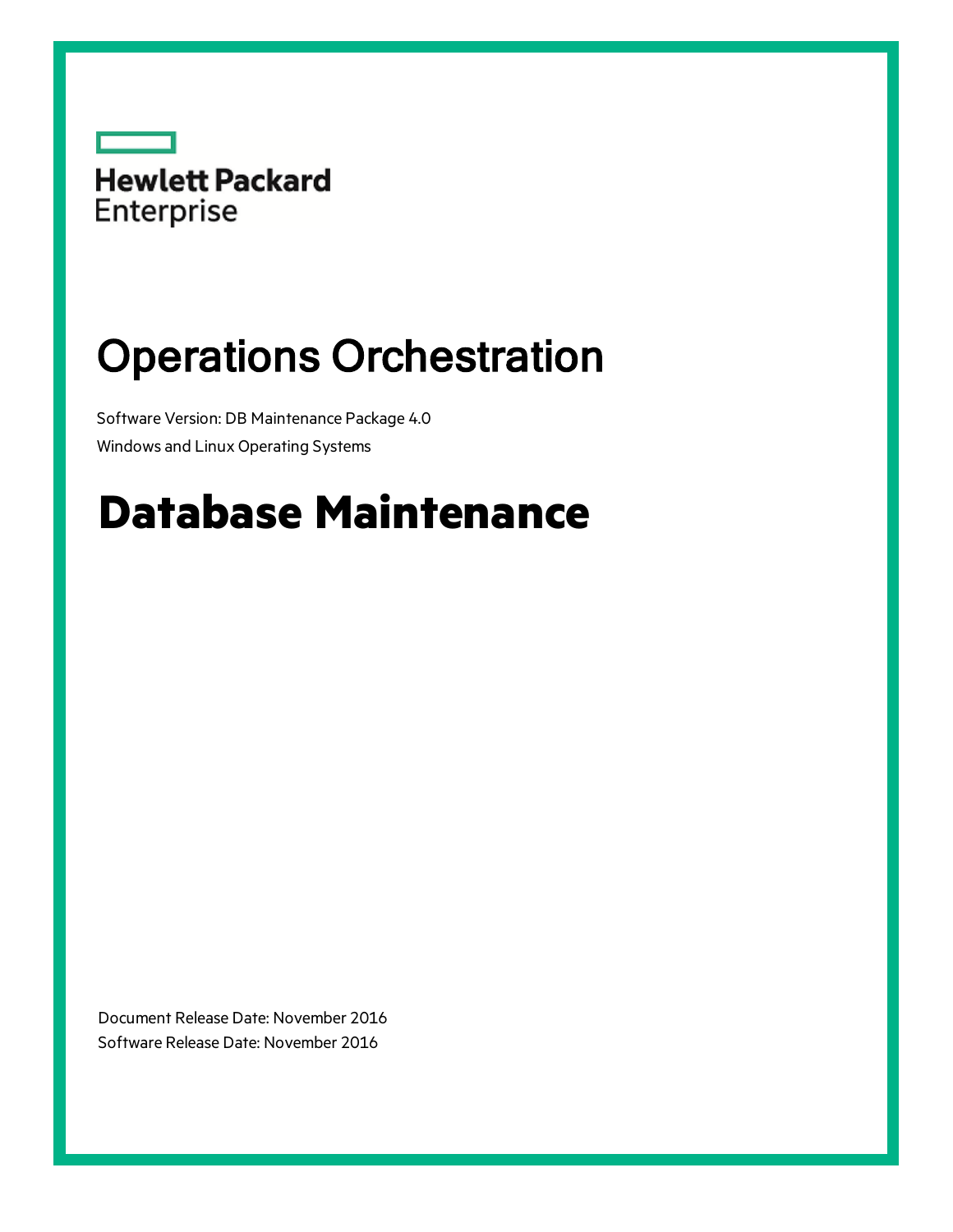### Legal Notices

#### Warranty

The only warranties for Hewlett Packard Enterprise products and services are set forth in the express warranty statements accompanying such products and services. Nothing herein should be construed as constituting an additional warranty. Hewlett Packard Enterprise shall not be liable for technical or editorial errors or omissions contained herein. The information contained herein is subject to change without notice.

#### Restricted Rights Legend

Confidential computer software. Valid license from Hewlett Packard Enterprise required for possession, use or copying. Consistent with FAR 12.211 and 12.212, Commercial Computer Software, Computer Software Documentation, and Technical Data for Commercial Items are licensed to the U.S. Government under vendor's standard commercial license.

(missing or bad snippet)

#### Copyright Notice

© 2005-2016 Hewlett Packard Enterprise Development LP

#### Trademark Notices

(missing or bad snippet)(missing or bad snippet)

### Documentation Updates

To check for recent updates or to verify that you are using the most recent edition of a document, go to: <https://softwaresupport.hpe.com/>.

This site requires that you register for an HP Passport and to sign in. To register for an HP Passport ID, click **Register** on the HPE Software Support site or click **Create an Account** on the HP Passport login page.

You will also receive updated or new editions if you subscribe to the appropriate product support service. Contact your HPE sales representative for details. (missing or bad snippet)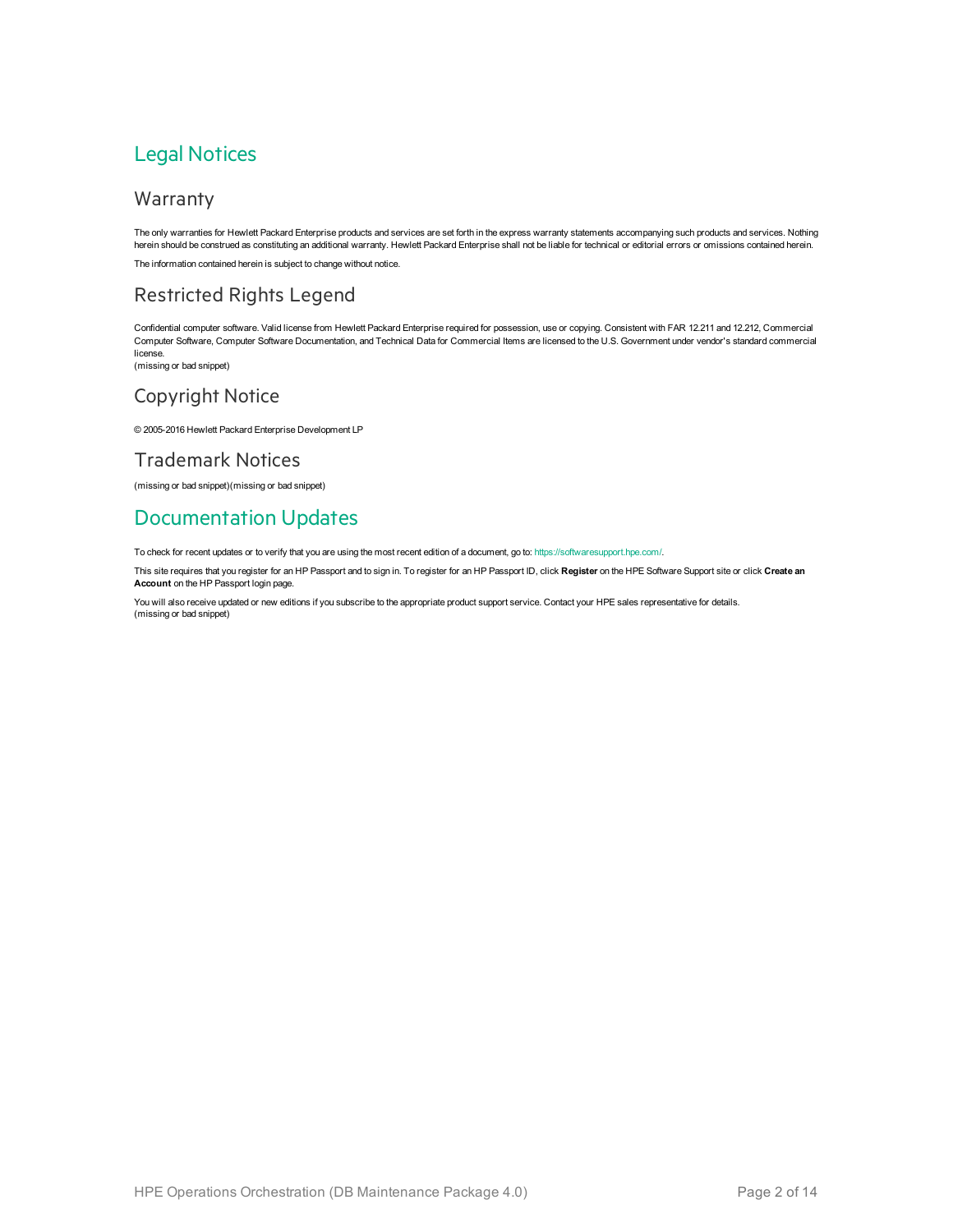### **Contents**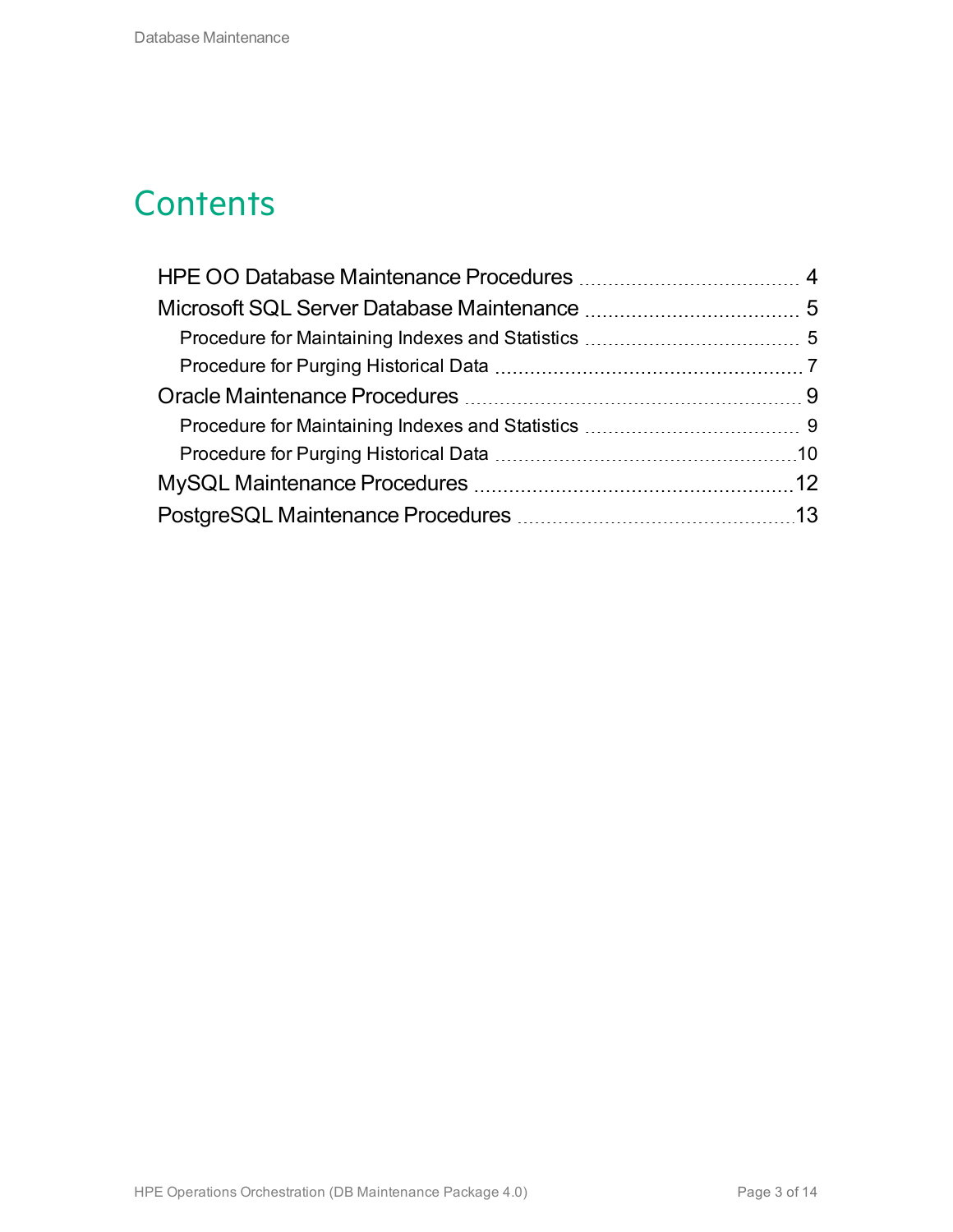### <span id="page-3-0"></span>HPE OO Database Maintenance Procedures

HPE OO database maintenance tasks include:

- Updating statistical information about indexes and tables
- Rebuilding indexes
- Purging historical data
- Reclaiming free space

Use the procedures and other tools described in the following chapters in order to keep your HPE OO database in good shape.

To update statistics and maintain indexes, you can also use other tools in accordance with your company policy. For data purging, it is highly recommended to use only HPE provided flow and procedures in order not to compromise database structure or data.

#### **Notes**:

- Online index rebuilding may require an Enterprise grade database license. Make sure you have the correct license before attempting online index rebuild.
- Database maintenance activity usually consumes additional resources from the database. Schedule maintenance activity at the times when HPE OO is least active.

#### **Database Size**

Note that HPE OO 10.x keeps all flow and step execution data in the database by default, enabling comprehensive debugging of previous flow runs. As a result, the database size grows in accordance to the system throughput and flow complexity. It is highly recommended to track your database size and make sure old, irrelevant information is periodically purged or removed.

As of version 10.22 and 10.50, the amount of data kept in the database can also be controlled by setting the system persistency level. See the *HPE OO Tuning Guide* for more details.

#### **Database Guide Document**

It is highly recommended to read the *HPE OO Database Guide* for detailed instructions on how to configure your HPE OO database.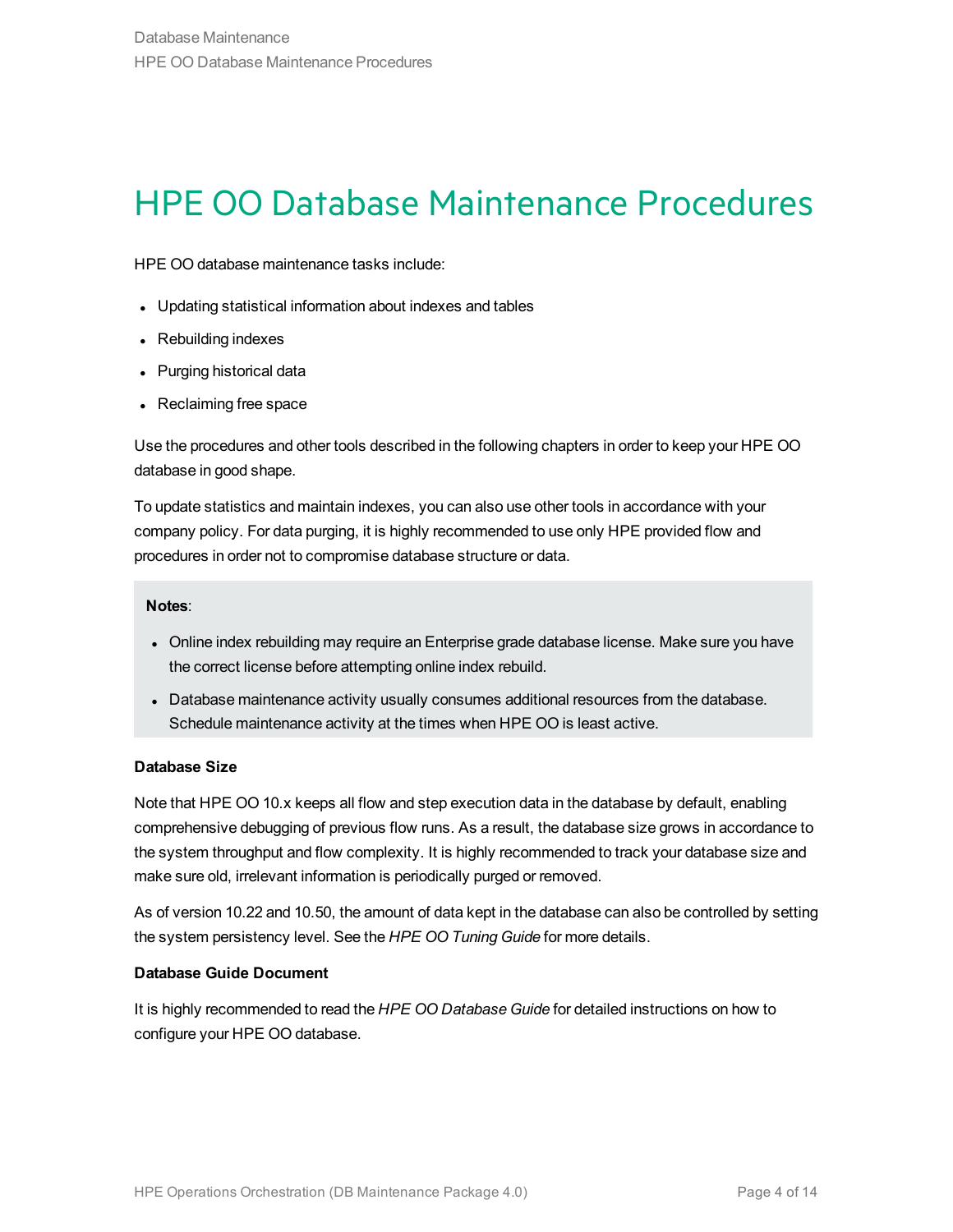## <span id="page-4-0"></span>Microsoft SQL Server Database **Maintenance**

This chapter provides information on how to install and use HPE OO Microsoft SQL Server database maintenance procedures. These procedures are applicable for Microsoft SQL Server 2008R2, 2012 and 2014 (SQL Server 2014 is supported only by HPE OO 10.60).

### <span id="page-4-1"></span>Procedure for Maintaining Indexes and **Statistics**

Download the latest **HPE\_OO\_DB\_Maintenance.zip** from HPE Live Network and extract it.

To install and use the HPE OO maintenance stored procedures:

1. Log in to Microsoft SQL Server as "sa" or any member of the **sysadmin** role and run the following code in order to give the HPE OO user the ability to access **dm\_os\_performance\_counters** dynamic management view (DMV):

```
USE [master]
GO
GRANT VIEW SERVER STATE TO myOODBLogin
GO
```
Replace "myOODBLogin" with the actual login role created for HPE OO.

Alternatively, edit and use the **mssql\_grant\_view\_server\_state.sql** script that resides in the MS-SQL folder.

- 2. Edit the following T-SQL scripts and replace each "USE <your\_db\_name\_here>" in the file headers with your actual HPE OO database name. For example, if your database name is "OOPROD", replace it with "USE OOPROD".
	- **<sup>o</sup> OO\_DB\_MAINTENANCE\_LOG.sql (optional)**
	- **<sup>o</sup> OOIndexMaintenance.sql**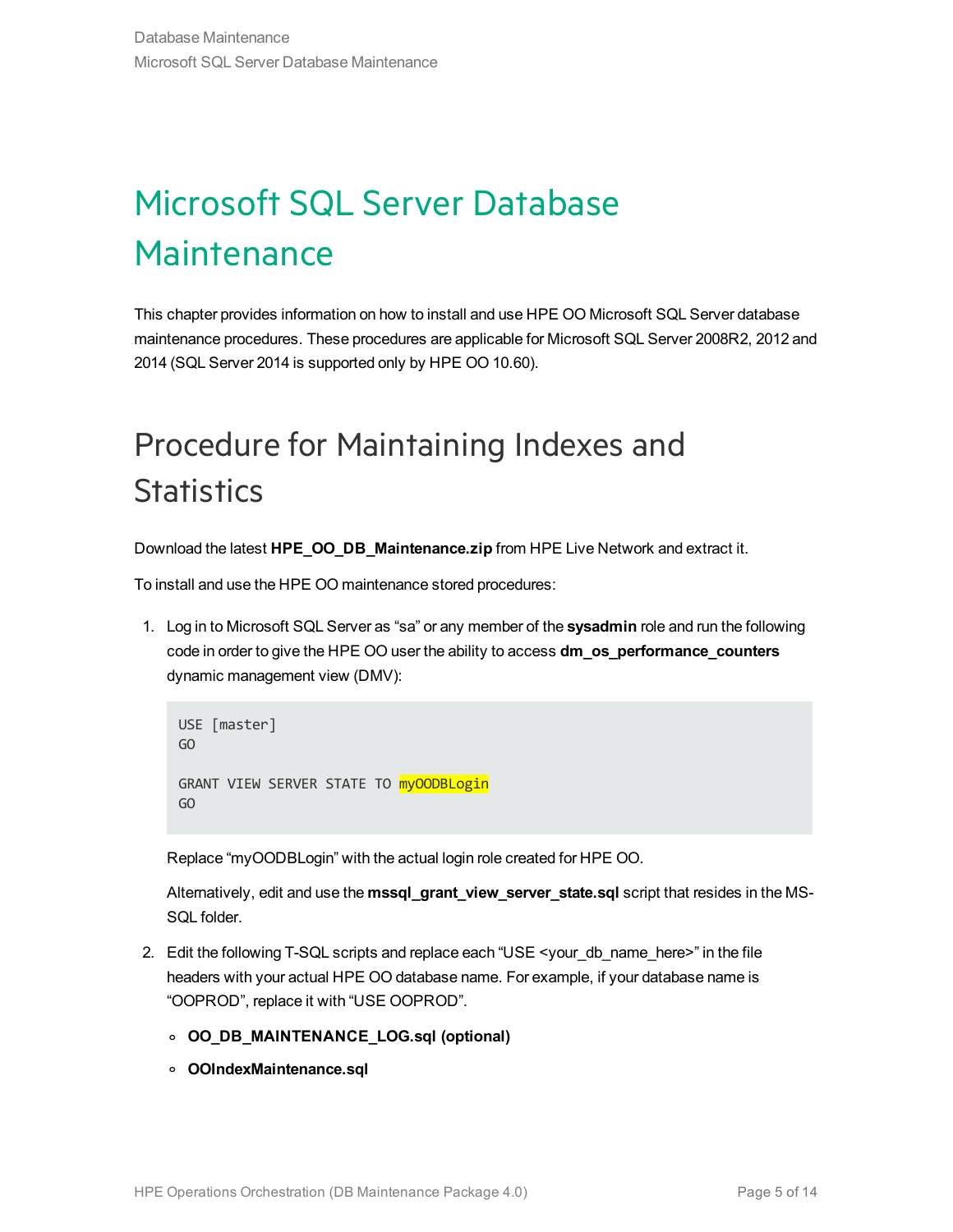Do not skip this step; otherwise, the set of procedures will not be created in the correct database.

- 3. Log in to Microsoft SQL Server as the HPE OO user.
- 4. Run the following T-SQL scripts in the given order and verify that the new objects were created successfully:
	- <sup>o</sup> **OO\_DB\_MAINTENANCE\_LOG.sql** (optional)
	- **<sup>o</sup> OOIndexMaintenance.sql**
- 5. Tune your stored procedures according to the comments embedded in the script.

Edit and use the **mssql\_execute\_index\_maintenance.sql** script that resides in the MS-SQL folder In order to execute the index maintenance procedure.

Explanation for each of the stored procedure parameters:

- Replace "syour\_db\_name\_here>" with the actual name of your database. Note that there are two occurrences.
- The @FragmentationXXX parameters set the script's fragmentation level sensitivity and course of action in each case. These threshold levels and subsequent actions are recommended by Microsoft's documentation. Tune these values with caution.
- **@SortInTempdb** (once set to 'Y') lets you perform sorting operations during index reorganization/rebuild in **tempdb** rather than in memory, for better performance. If you choose to use this option, make sure you have sufficient free space in **tempdb**.
- **@Indexes** is a filter for including/excluding indexes in the maintenance operation. It is recommended to keep this filter as is, to analyze all indexes.
- **a. @TimeLimit** is the timeout in seconds for the maintenance operation to complete. Set it in accordance with your maintenance window boundaries, if applicable.
- **@LockTimeout** is the timeout in seconds to wait for object lock. Once expired, the specific operation fails and the procedure continues to the next object.
- **@LogToTable** determines whether maintenance operation results should be logged to a table. This lets you keep track of the maintenance operations and helps procedure debugging.

**Note:** This requires creating the table using the **OO\_DB\_MAINTENANCE\_LOG.sql** script.

• **@Execute** determines whether actual operations (such as index rebuild) are performed or not. If this parameter is set to 'N', the procedure performs a "dry run" and shows an analysis of the relevant objects.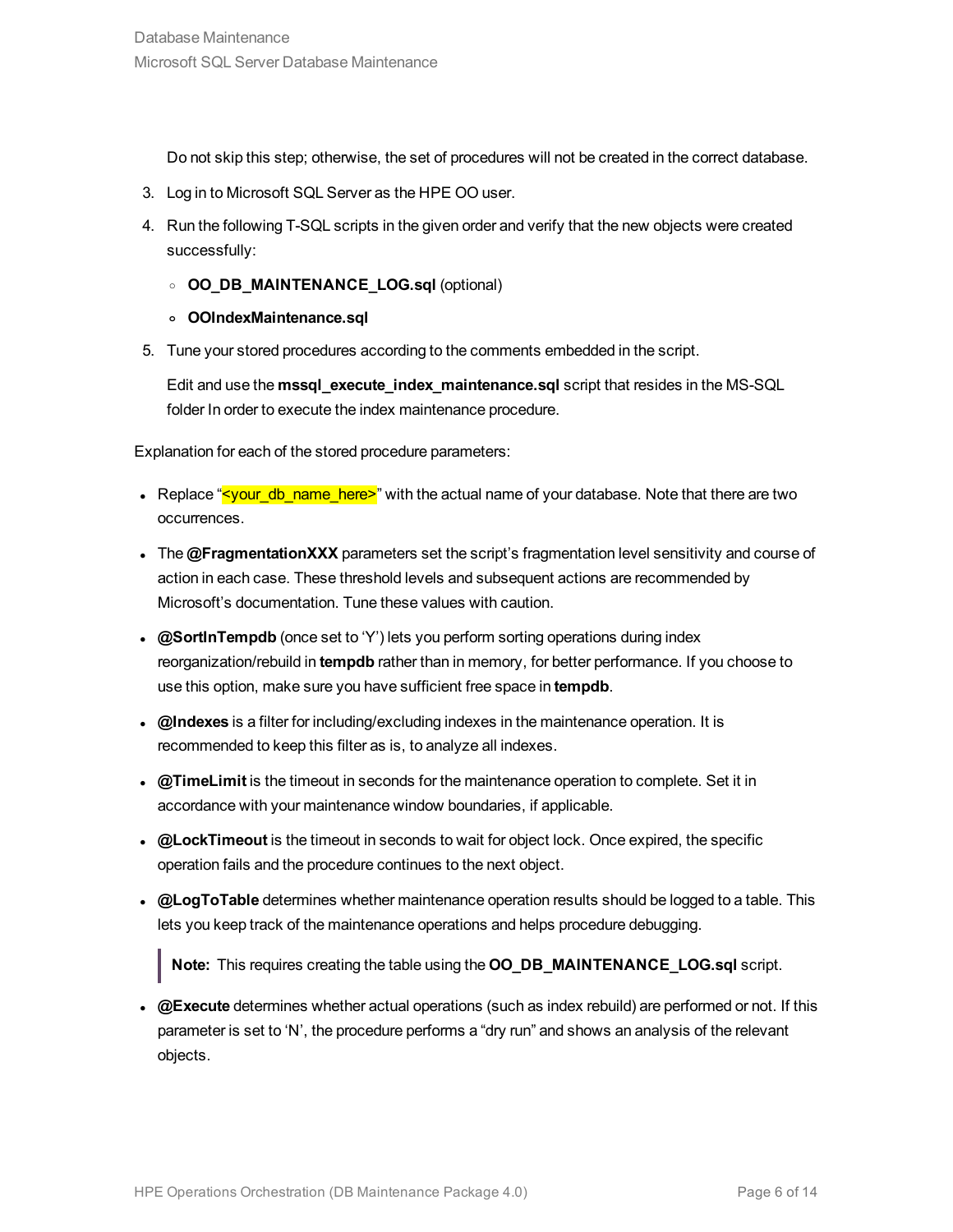### <span id="page-6-0"></span>Procedure for Purging Historical Data

Download the latest **HPE\_OO\_DB\_Maintenance.zip** pack from HPE Live Network and extract it

To install and use the HPE OO history purging stored procedure:

1. Edit the **OOPurgeHistory.sql** script and replace "USE <your\_db\_name\_here>" at the beginning of the script with your actual HPE OO database name. For example, if your database name is "OOPROD", replace it with "USE OOPROD".

Do not skip this step; otherwise, the procedure will not be created in the correct database.

- 2. Log in to Microsoft SQL Server as the HPE OO user.
- 3. Run the  $\text{OOPurgeHistory}$ . sql script and verify that the new objects were created successfully.
- 4. Tune your stored procedures according to the comments embedded in the script.

You may edit and use the **mssql\_execute\_purge\_stored\_procedure.sql** script that resides in the MS-SQL folder in order to execute the purge stored procedure.

Explanation for each of the stored procedure parameters:

- Replace "**<your\_db\_name\_here>**" with the actual name of your database.
- The **PurgeExecutionsOlderThan** parameter determines how many days are kept, (protected) relative to the time the procedure starts running. By default, 90 days are kept. Older data is deleted, starting with the oldest records.
- **. @PurgeExecutionsInBatchesOf** determines how many flows are handled together. Smaller values imply smaller, more frequent transactions, and higher values imply less frequent, larger transactions. 1,000 is recommended for most systems.
- <sup>l</sup> **@ShouldPurgeExecutionSummary** determines if the **OO\_EXECUTION\_SUMMARY** table should be purged. The default value is "0" (do not purge this table). It is recommended to keep data in this table as it does not consume a lot of space. Use "1" only if you want to completely remove any reference to the relevant flows.
- <sup>l</sup> **@verbose** determines verbosity level. "0" corresponds to "quiet" output, "1" corresponds to normal output, and "2" prints out detailed information.
- **.** @StopPurgingProcessAfter is the timeout in hours for the operation to complete. Set it in accordance with your maintenance window boundaries if applicable.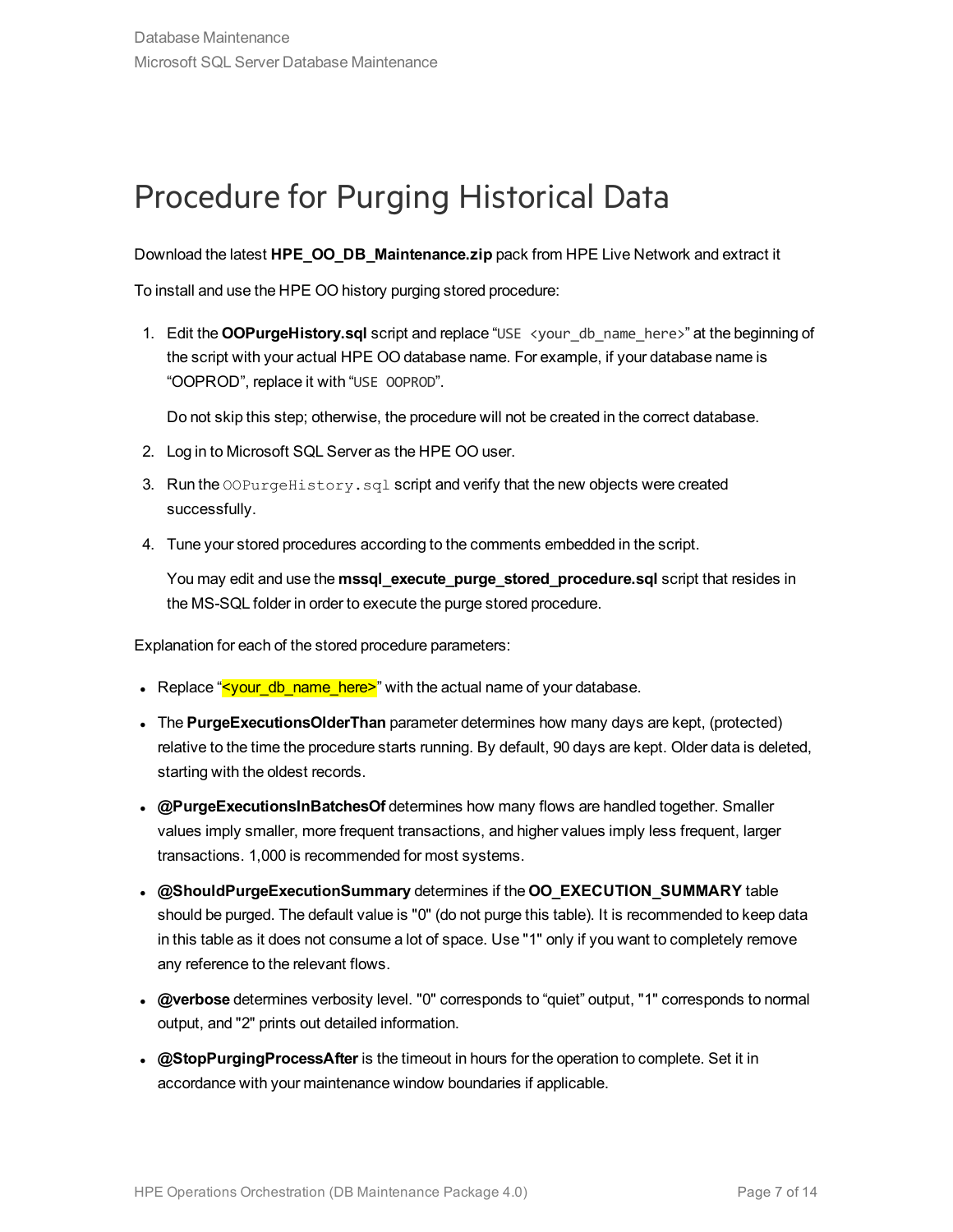- **.** @DeepClean determines whether deep cleansing is performed. For example, searching for "orphan" records that may bloat the database unnecessarily. The default is "0" (off). Note that setting this flag to "1" prolongs the procedure run time, but the timeout limit is still imposed.
- <sup>l</sup> **@DisableIndexes** determines whether certain database indexes are disabled for the duration of the purge operation. These indexes are rebuilt at the end of the purge operation. Using this feature speeds up the purge on the expense of flow drill-down (step-level debugging).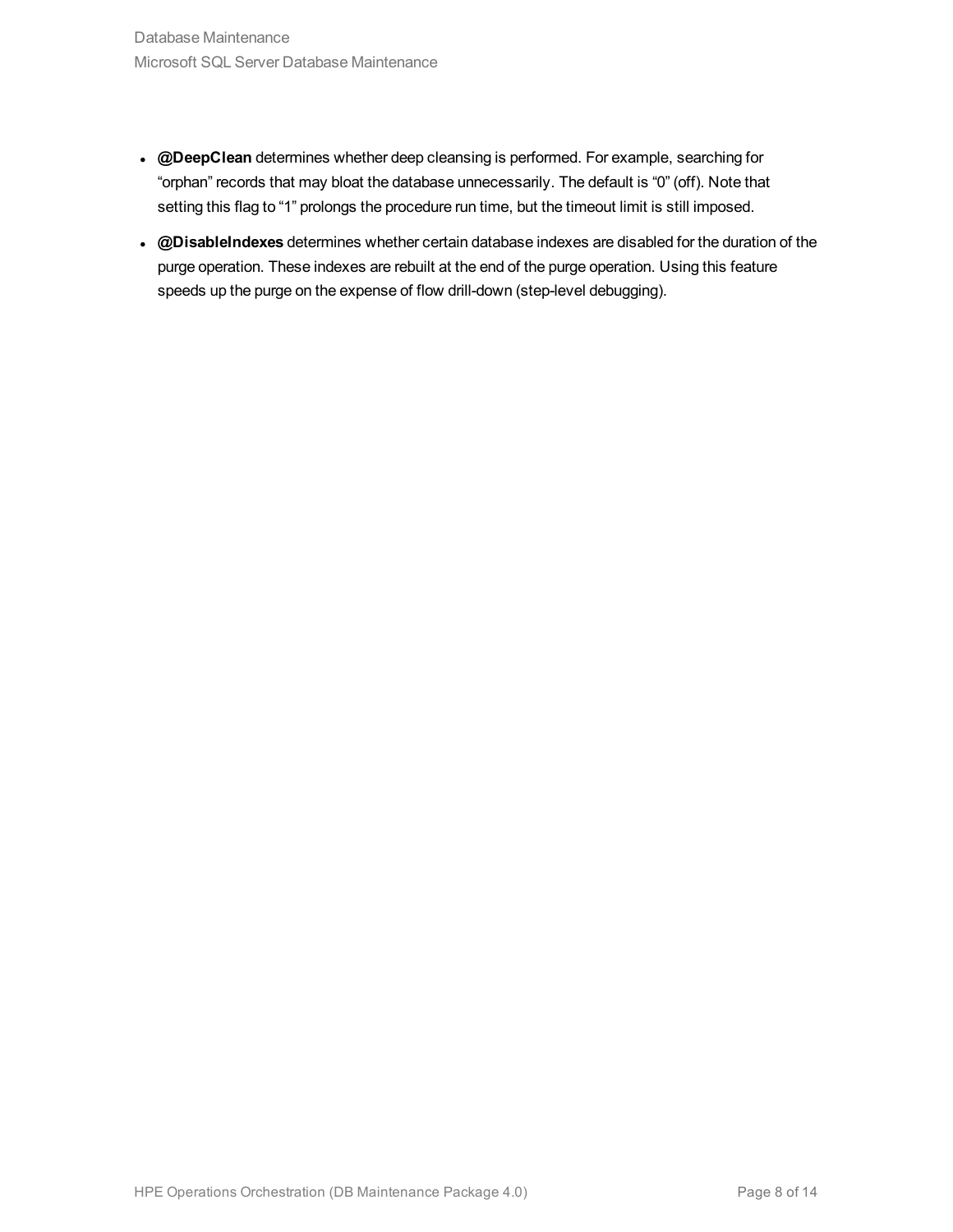### <span id="page-8-0"></span>Oracle Maintenance Procedures

This chapter provides information on how to install and use HP OO 10.x Oracle database maintenance procedures. These procedures are applicable for Oracle 11g R2 and 12c R1.

### <span id="page-8-1"></span>Procedure for Maintaining Indexes and **Statistics**

Download the latest **HPE\_OO\_DB\_Maintenance.zip** pack from HPE Live Network and extract it.

Open the Oracle folder and select the folder that correlates with your HPE OO release.

To install and use the HPE OO maintenance stored procedures:

1. Log in to Oracle as "system" or any other user with a DBA role, and run the following commands. These system privileges are required in order to verify the stored procedure created in the following steps has the explicit (not role-based) privileges to execute the index analysis and rebuild:

GRANT CREATE TABLE TO OO; GRANT ANALYZE ANY TO 00; GRANT ALTER ANY INDEX TO 00;

Adapt the highlighted user name to match your environment.

Alternatively, edit and use the **oracle\_privs\_for\_index\_maintenance.sql** script that resides in Oracle folder.

- 2. Log in to Oracle as "OO" (the user created for HPE OO).
- 3. Run the **HPE\_OO\_DB\_MAINT.sql** script and verify that the new package and procedures were created successfully.
- 4. Tune your stored procedures according to the comments embedded in the script.

Explanation for each of the stored procedure parameters:

**• pMaxHeight (IN)** - The minimal index height threshold for index rebuilding. The Oracle documentation recommends 3. Smaller values may result in unnecessary rebuilding operations.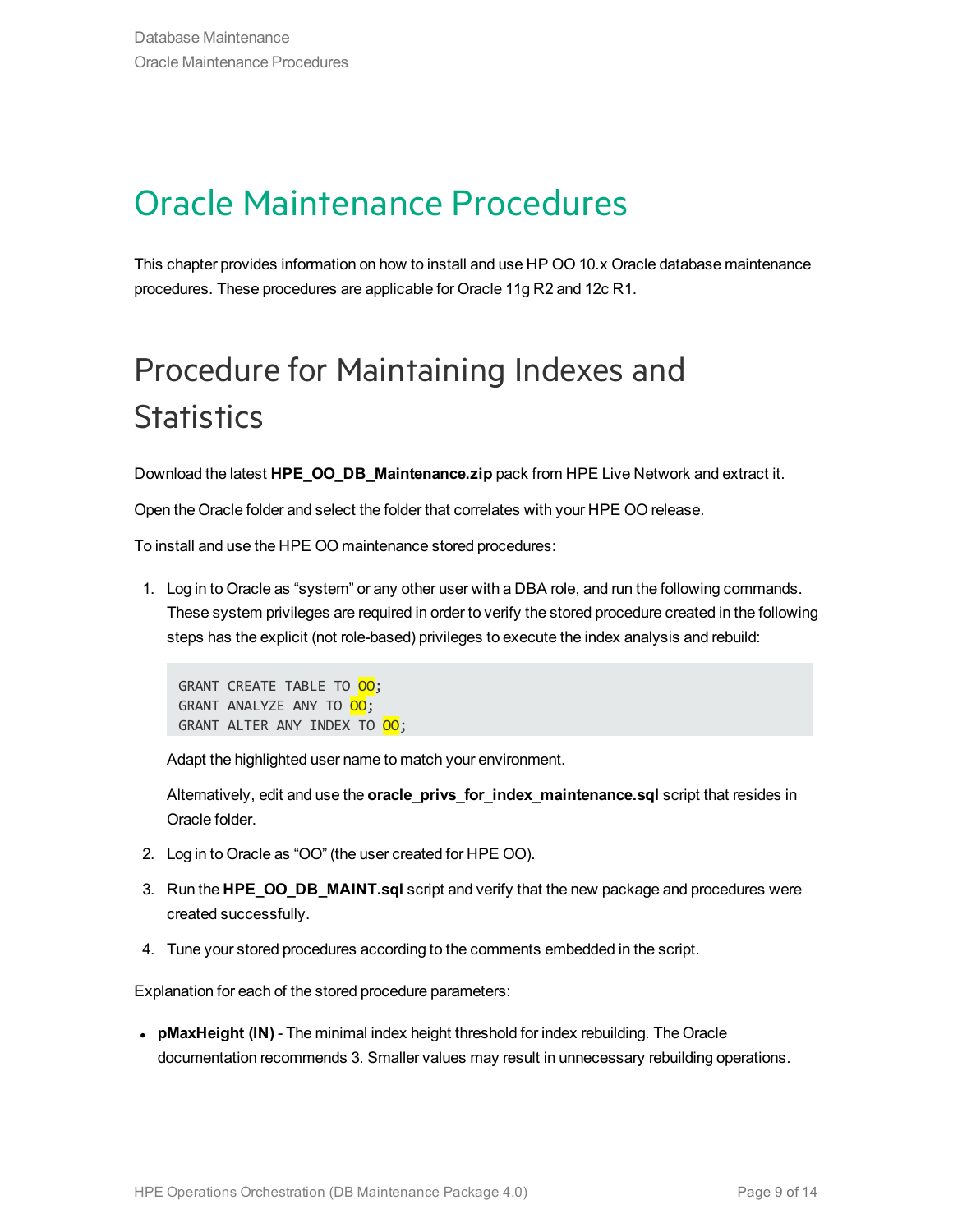- **pMaxLeafsDeleted (IN)** The minimal deleted leaves threshold for index rebuilding. The Oracle documentation recommends 15. Smaller values may result in unnecessary rebuilding operations.
- **pRebuild (IN)** Should indexes be rebuilt (1) or only perform a dry-run (0). A dry-run will show only recommendations for index rebuilding.
- <sup>l</sup> **pReturnValue (OUT)** The number of rebuilt indexes

**Note:** ONLINE index rebuilding should only be performed when the enterprise edition is used. Otherwise, the index rebuilding operation may lock tables and indexes and may interfere with the operation of HPE OO.

### <span id="page-9-0"></span>Procedure for Purging Historical Data

Download the latest **HPE\_OO\_DB\_Maintenance.zip** pack from HPE Live Network and extract it.

To install and use HPE OO history purging stored procedure:

- 1. Log in to Oracle as "OO" (the user created for HPE OO).
- 2. Run the **HPE\_OO\_DB\_MAINT.sql** script (only if you have not run it already) and verify that the new package and procedures were created successfully.
- 3. Tune your stored procedures according to the comments embedded in the script.

The following example shows how this procedure may be used. See the guidelines provided as comments in the procedure header for detailed explanations.

```
SET serveroutput ON SIZE 100000
DECLARE x integer:= 0;
BEGIN
  hpe oo db maint.PurgeHistory(90,10000,0,1,4,0,0,x);
  DBMS OUTPUT.put line('A total of ' || TO CHAR(x) || ' flows were handled.');
END;
```
Explanation about the above code (parameters reference values - left to right):

• The **pPurgeExecutionsOlderThan** parameter determines how many days are kept (protected) relative to the time the procedure starts running. Older data is deleted, starting with the oldest records. This parameter has no default value and must be specified.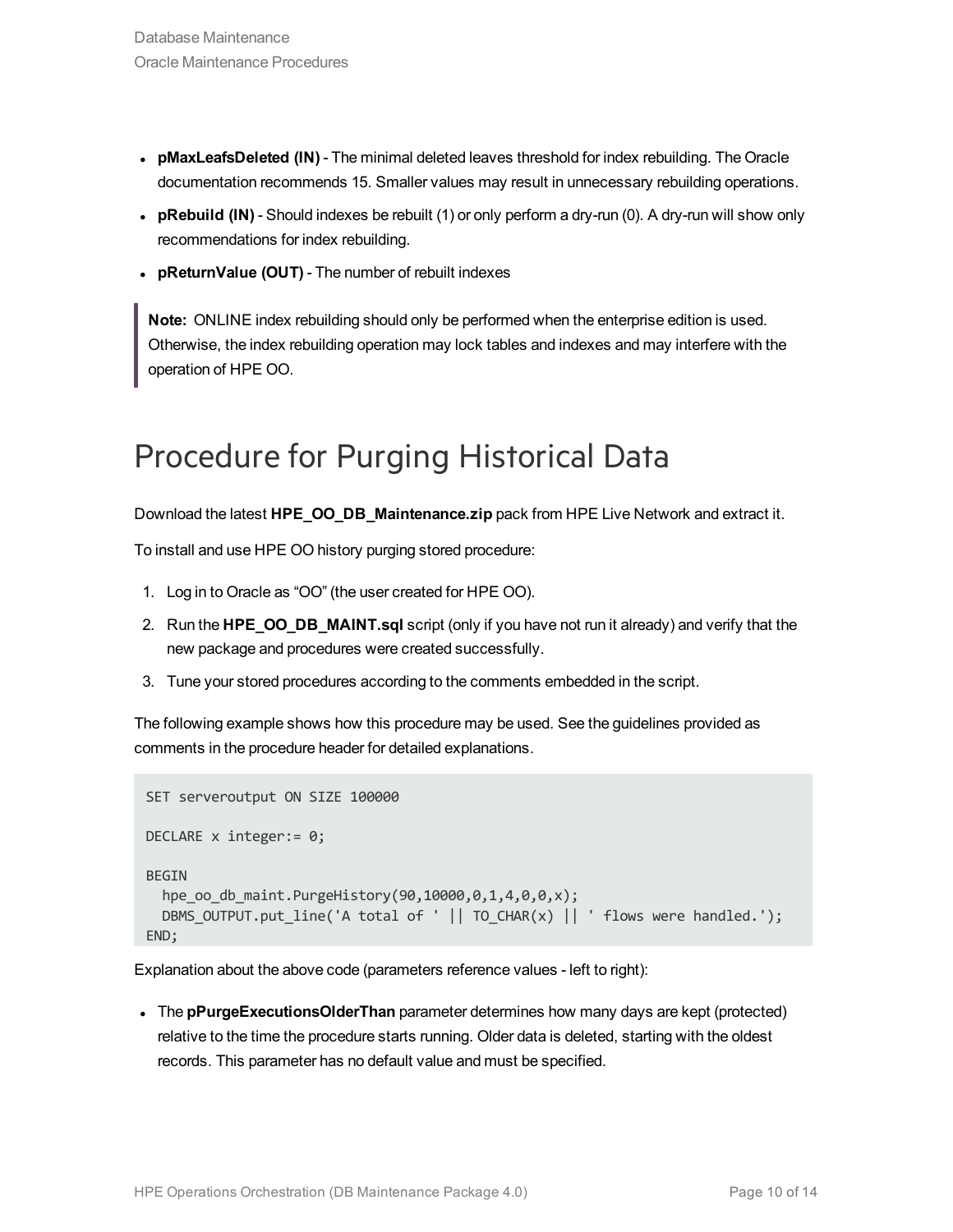- **· pPurgeExecutionsInBatchesOf** determines how many flows are handled together. Smaller values imply smaller, more frequent transactions, and higher values imply less frequent, larger transactions. 10,000 is recommended for most systems.
- <sup>l</sup> **pShouldPurgeExecutionSummary** determines if the **OO\_EXECUTION\_SUMMARY** table should be purged. The default value is "0" (do not purge this table). It is recommended to keep data in this table as it does not consume a lot of space. Use "1" only if you want to completely remove any reference to the relevant flows.
- <sup>l</sup> **pVerbose** determines verbosity level. "0" corresponds to "quiet" output, "1" corresponds to normal output, and "2" prints out detailed information.
- **pStopPurgingProcessAfter** is the timeout in hours for the operation to complete. Set it in accordance with your maintenance window boundaries if applicable.
- **· pDeepClean** determines whether deep cleansing is performed. For example, searching for "orphan" records that may bloat the database unnecessarily. The default is "0" (off). Note that setting this flag to "1" prolongs the procedure run time, but the timeout limit is still imposed.
- <sup>l</sup> **pDisableIndexes** determines whether certain database indexes are disabled for the duration of the purge operation.

These indexes are rebuilt at the end of the purge operation. Using this feature speeds up the purge at the expense of the flow drill-down (step-level debugging).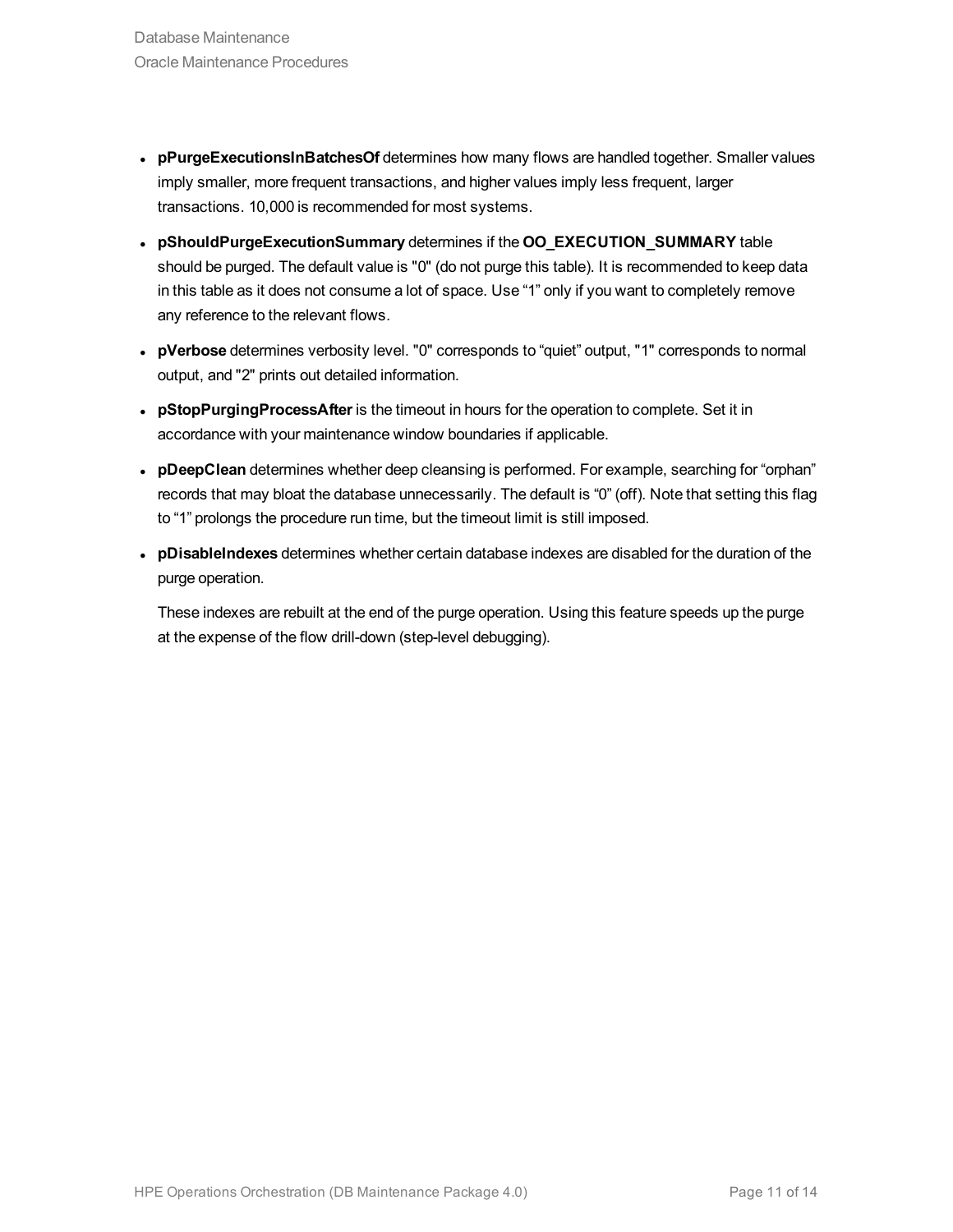### <span id="page-11-0"></span>MySQL Maintenance Procedures

This package contains procedures and utilities for Oracle and Microsoft SQL Server maintenance. It does not include MySQL maintenance procedures and utilities. These will be provided in future packages.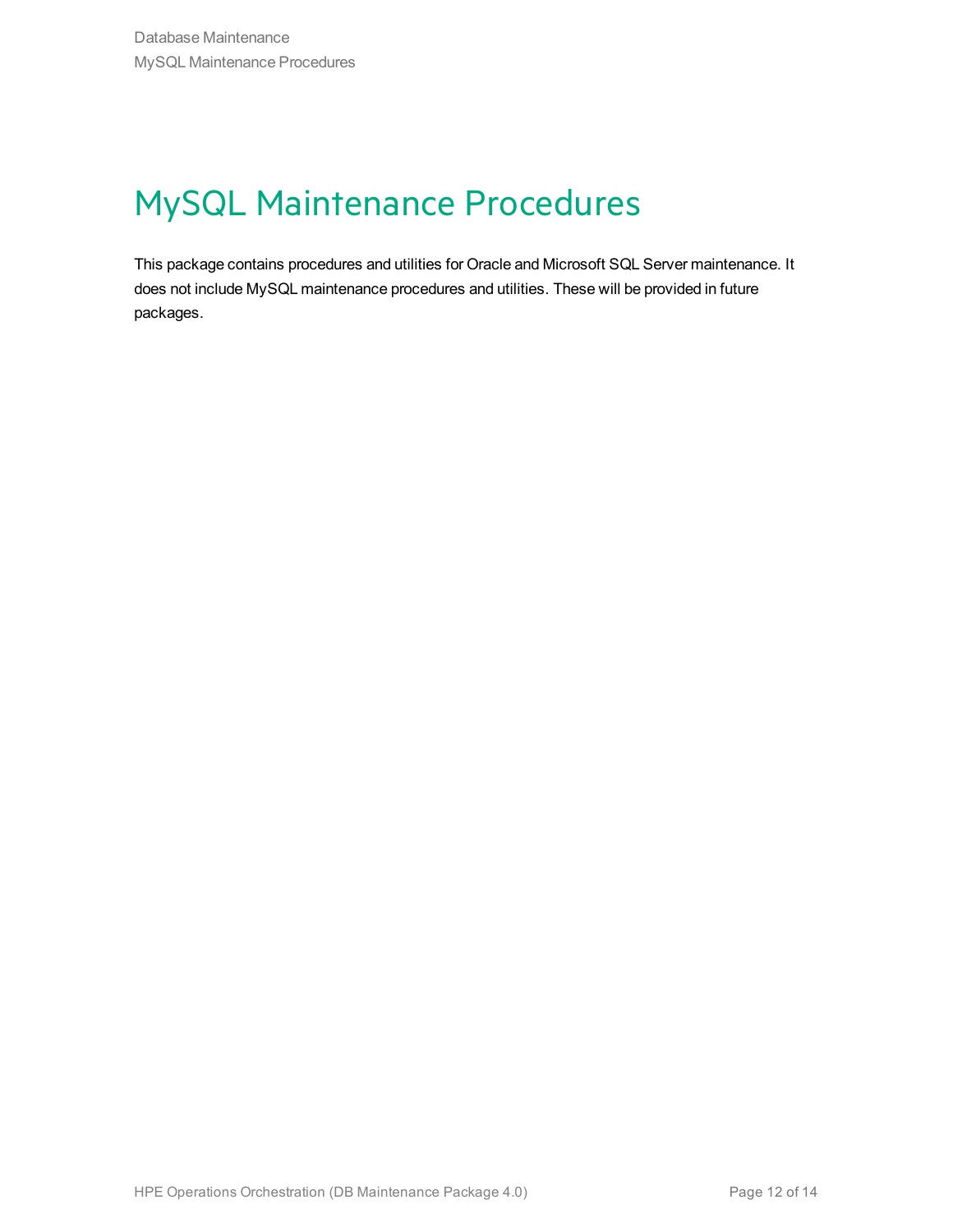### <span id="page-12-0"></span>PostgreSQL Maintenance Procedures

This package contains procedures and utilities for Oracle and Microsoft SQL Server maintenance. It does not include PostgreSQL maintenance procedures and utilities. These will be provided in future packages.